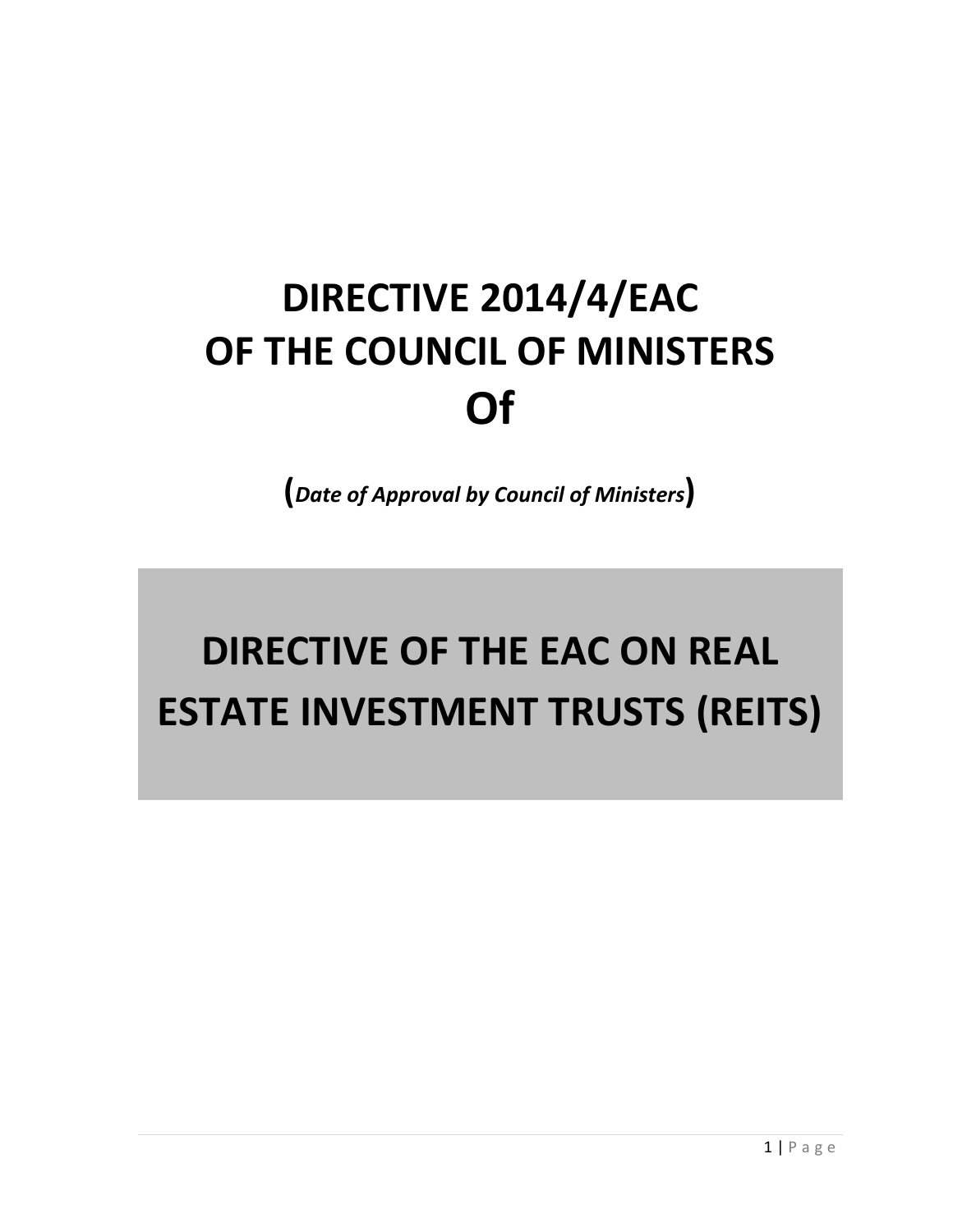# **PREAMBLE**

#### **The Council of Ministers of the East African Community**

Having regard to the Treaty for the establishment of the East African Community and in particular Articles **85 (d), 14 and 16**;

**WHEREAS Article 31** of the Protocol on the Establishment of the East African Community Common Market provides that for proper functioning of the Common Market, the Partner States undertake to co-ordinate and harmonise their financial sector policies and regulatory frameworks to ensure the efficiency and stability of their financial systems as well as the smooth operations of the payment system;

**WHEREAS Article 47** of the Protocol on the Establishment of the East African Community Common Market provides that the Partner States shall undertake to approximate their national laws and to harmonise their policies and systems for purposes of implementing this Protocol and that the Council shall issue directives for the purposes of implementing this Article.

#### **HAS ISSUED THIS DIRECTIVE**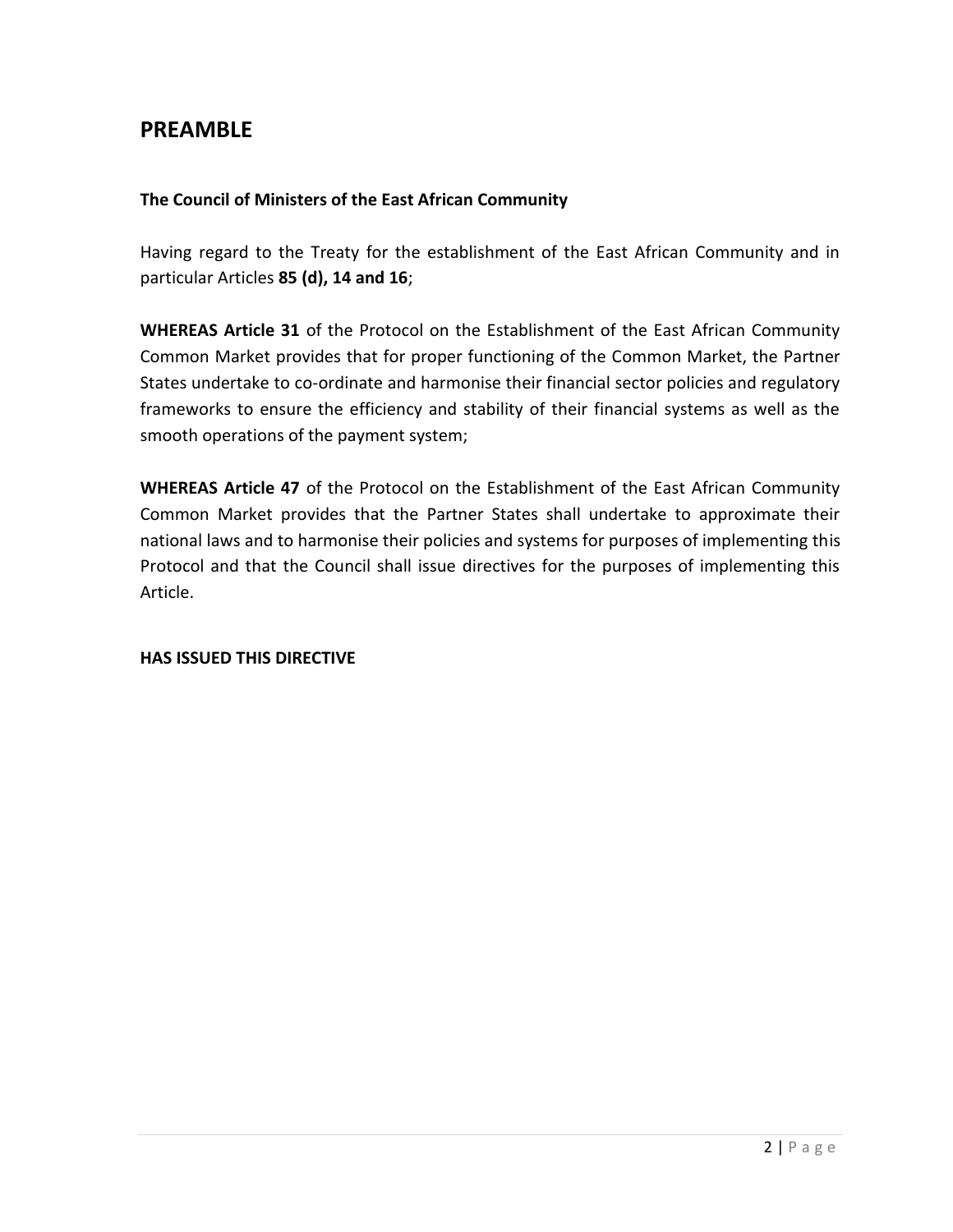#### **ARTICLE 1 INTERPRETATIONS**

**"connected person"** in relation to a real estate investment trust scheme includes-

- (a) the REIT manager;
- (b) a valuer appointed to undertake a valuation of the scheme;
- (c) the trustee;
- (d) a substantial holder of REIT securities in the scheme;
- (e) a director, a senior executive or an officer of any person referred to in (a), (b) or (c) above;
- (f) an associate of any person referred to in (d) and (e) above; or
- (g) a controlling entity, a holding company, a subsidiary or an associated company of any person referred to in (a) to (d) above;

#### **"Exempted real estate investment trust"** means:

- (a) a collective investment scheme authorized by a Competent Authority other than as a real estate investment trust scheme;
- (b) a scheme that is prescribed by a Competent Authority not to be a real estate investment trust scheme; or
- (c) a trust, scheme, syndicate or arrangement which-
	- (i) does not involve an issue or offer to the public or a section of the public which complies with the conditions for a private offer as prescribed by the Authority and in respect of which the issuer has not elected to seek authorization under these Regulations as a real estate investment trust scheme;
	- (ii) is limited to members of a family group;
	- (iii) is a charitable trust; or
	- (iv) is established as a consequence of a disposition under a will or other testamentary instrument; and

for the avoidance of doubt does not include:

- (a) a statutory fund maintained under any law for the regulation of insurance in a Partner State;
- (b) any pension or retirement fund established under or regulated by the laws of a Partner State;
- (c) an arrangement regulated in a Partner State by the law of partnership; or
- (d) a scheme which is operated as a co-operative and regulated under the laws of a Partner State;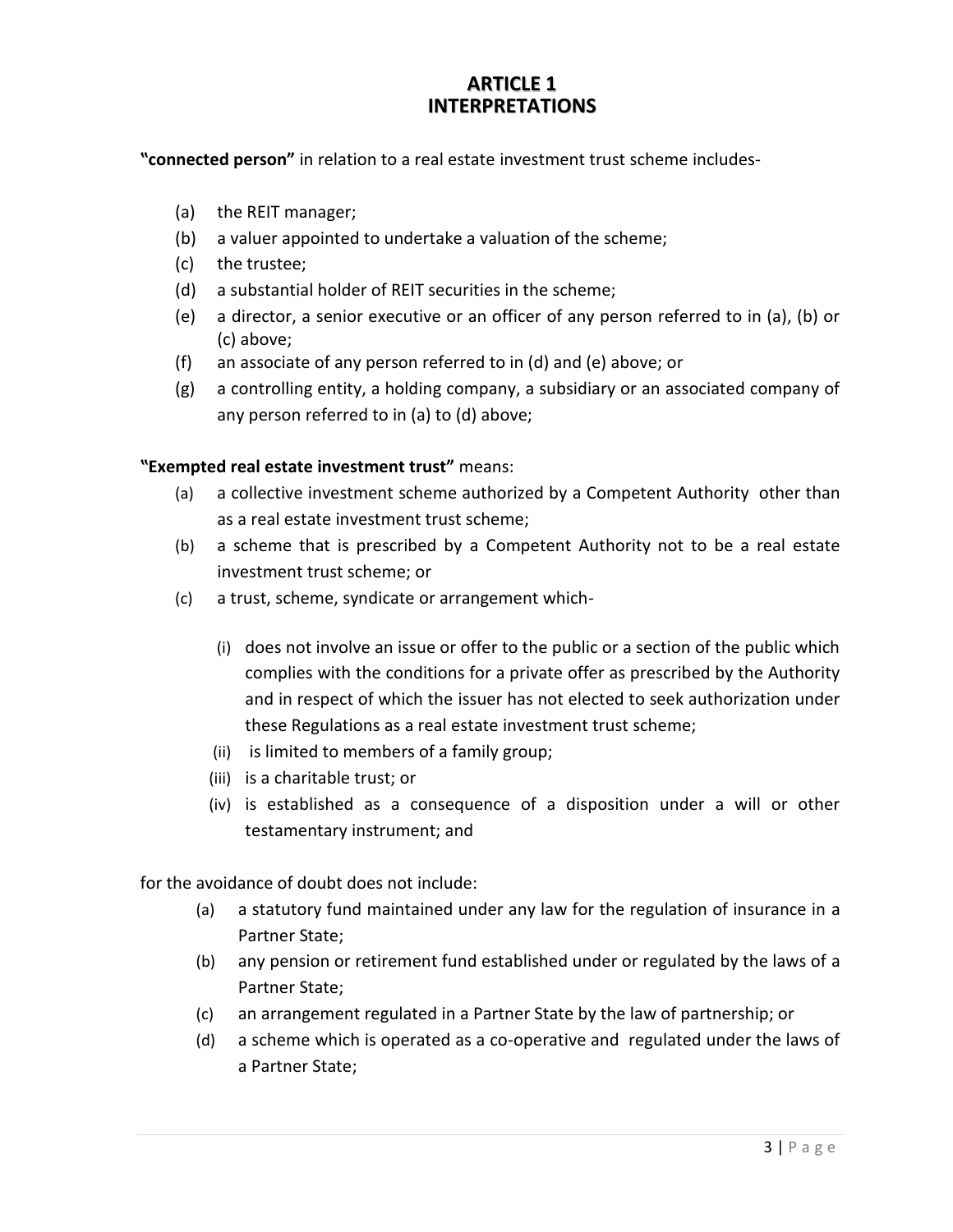**"investor"** means a holder of REIT securities which is beneficiary under the trust deed;

**"real estate"** means land the purpose of use thereof, and in addition includes-

- (a) all things which are a natural part of the land;
- (b) attachments above and below the land;
- (c) things which are fixtures or are developed, installed or constructed on the land including buildings and site improvements;
- (d) improvements and permanent building or attachments such as plumbing, heating and cooling systems, electrical wiring and built-in items such as elevators, and items of a similar nature which might be used in connection with the land ; and
- (e) all rights and interests attaching to the land;

**"real estate investment trust"** means a trust established for investment in real estate but does not include an exempted real estate investment trust;

**"real estate investment trust scheme" or "REIT scheme"** means an arrangement made or established for the purposes of collective investment by persons in real estate for the purpose of earning profits or income from real estate as beneficiaries of a trust which is divided into units where-

- (a) persons contribute money or money's worth as consideration to acquire rights or interests to gain the benefits from pooling of funds and the investment in real estate;
- (b) the persons investing do not have the day-to-day control over the management of the assets of the real estate investment trust;
- (c) the assets are managed by an entity; or
- (d) otherwise prescribed by the Competent Authority to be a real estate investment trust scheme; and includes a real estate investment trust but does not include an exempted real estate investment trust;

**"REIT"** means a real estate investment trust;

**"REIT Securities"** means units in a trust which is a real estate investment trust or a real estate investment trust scheme;

**"REIT Manager"** or **"Real Estate Investment Company"** or **"Management Company"** means a company incorporated in a Partner State and licensed by the Competent Authority in the Partner State to provide real estate management services in respect of a REIT;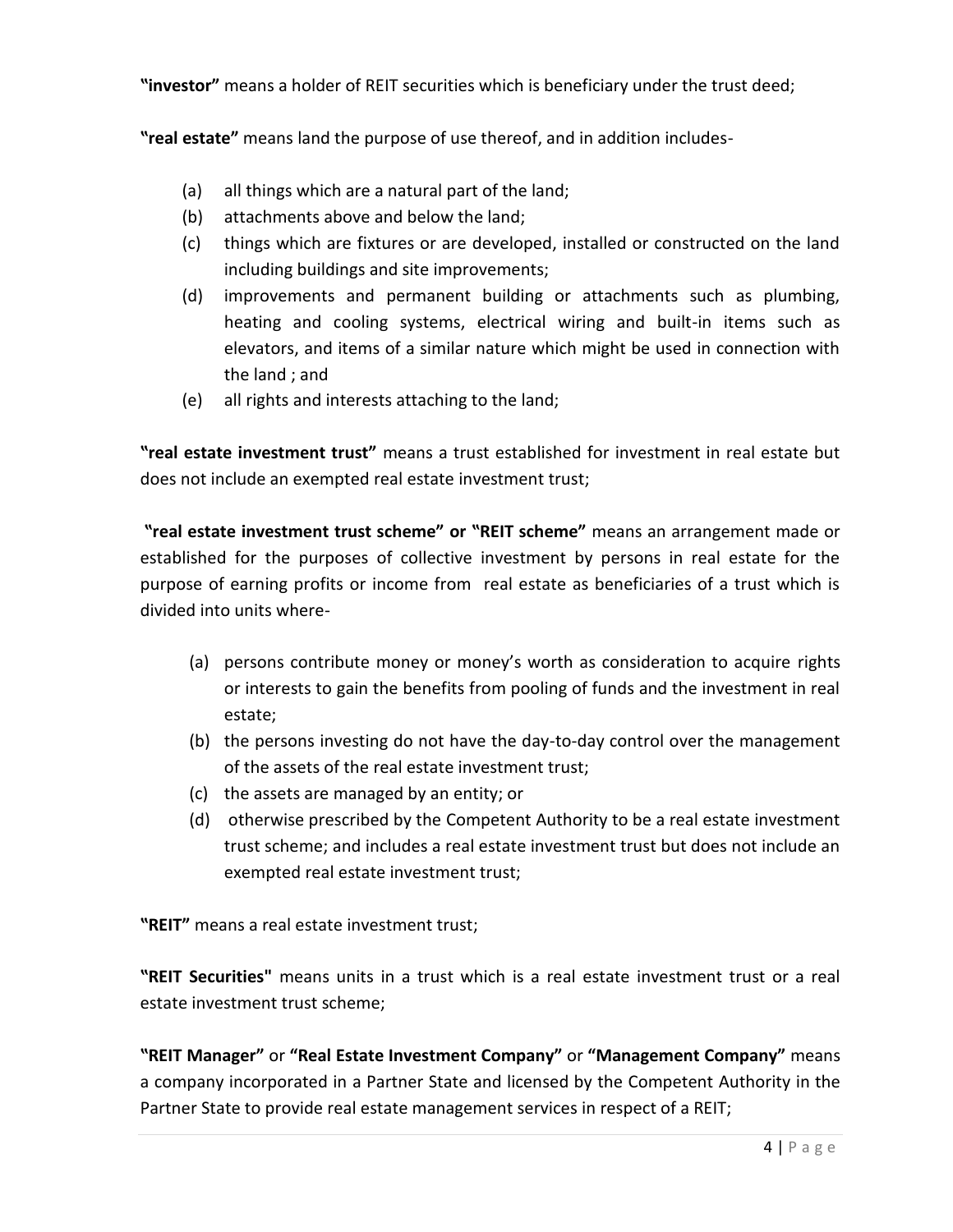**"Securities"** means any instrument defined as such under any law of a Partner State and includes REIT securities and any units of a real estate investment trust;

**"Scheme"** means a real estate investment trust scheme;

**"scheme documents"** include-

- (a) the trust deed and any amending, supplemental or replacement trust deed;
- (b) any document appointing a REIT manager or setting out the terms of appointment, the role or obligations of a REIT manager;
- (c) any document appointing a property manager, project manager certifier or structural engineer or setting out the terms of appointment, the role or obligations of such persons; and
- (d) any document described in (a), (b) or (c) above which relates to an investee trust; and
- (e) the Memorandum and Articles of Association of any investee company and any shareholders' agreement including any amending, supplemental or replacement Memorandum and Articles of Association of shareholder's agreement.

**"trust deed"** in relation to a real estate investment trust scheme, means the trust deed or other document which establishes or sets out the terms of the trust and includes-

- (a) any instrument that varies the terms of the trust or affects the powers or functions of the trustee or any manager appointed in respect of the trust; and
- (b) any instrument that varies the rights of beneficiaries under the trust including the REIT securities holders;

**"trustee"** means a person appointed under the trust deed as a trustee of the real estate investment trust and any investee trust and includes any successor;

**"trustee license"** means where that person by way of business is entrusted with the Custody of the property of a REIT.

**"unit"** means a REIT security being any undivided share, right, interest or entitlement in the assets of the real estate investment trust which is classified as a security under any of the laws of the Partner States;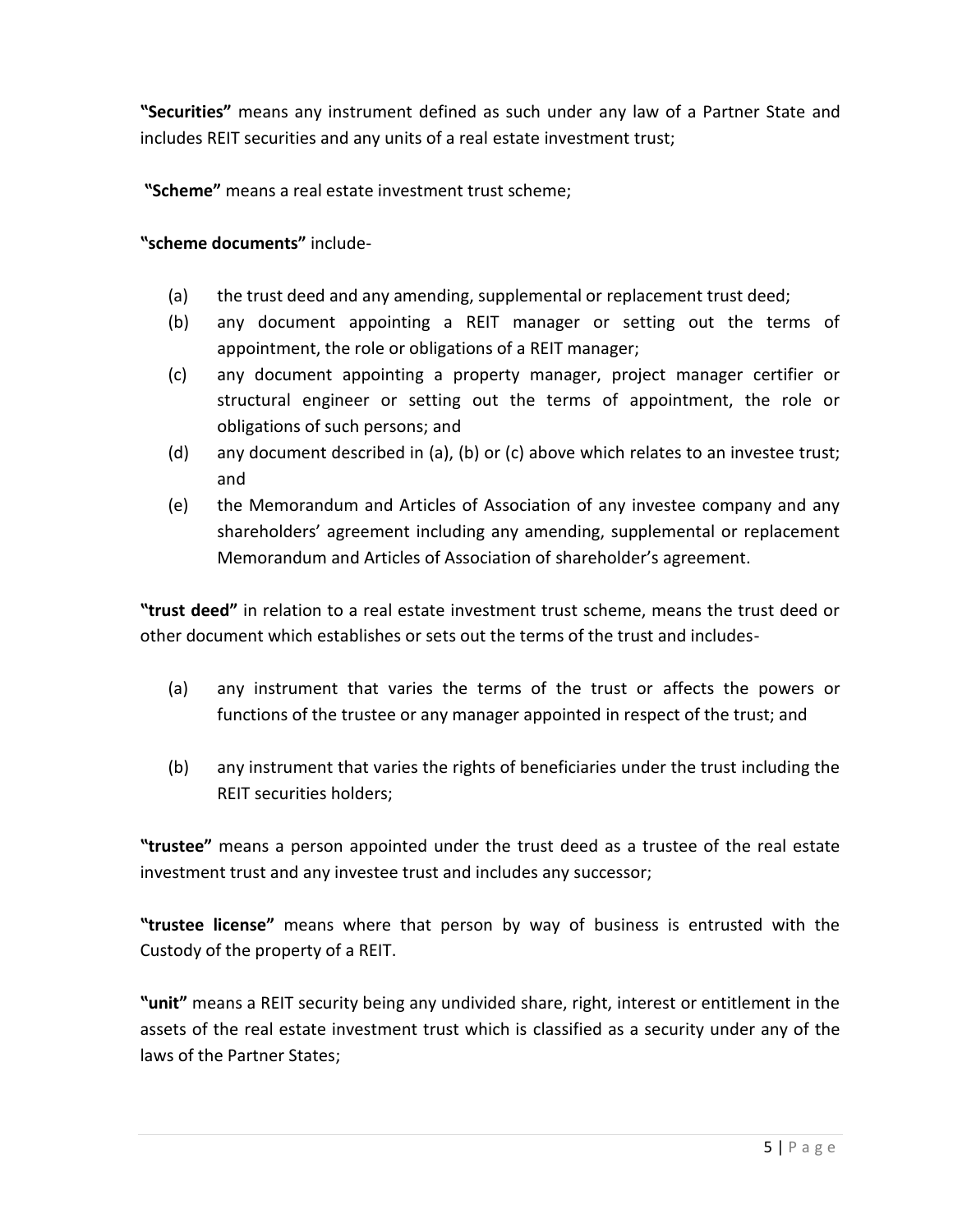**"valuation report"** in respect of a real estate investment trust scheme, means a report made by a valuer; and

**"valuer"** for the purposes REIT securities, means a person appointed as a valuer to prepare or who is required to prepare a valuation report.

#### **ARTICLE 2 PRINCIPLES**

In exercising its implementing powers in accordance with this Directive, Partner States shall respect the following principles:

- 1. Principles for Real Estate Investment Trusts (REITs) Standards for the eligibility, governance, organization and operational conduct of those who wish to market or operate a REIT;
- 2. Rules governing the legal form and structure of REITs and the segregation and protection of clients' assets;
- 3. Disclosure requirements which are necessary to evaluate the suitability of a REIT for a particular investor and the value of the investor's interest in the scheme;
- 4. Proper and disclosed basis for asset valuation and the pricing and the redemption of units in a REIT;
- 5. To respect differences in national financial markets where these do not unduly impinge on the coherence of the common market; and
- 6. To ensure coherence with Partner States' pieces of legislation in this area, as imbalances in information and a lack of transparency may jeopardize the operation of the markets and above all harm consumers and small investors.

### **ARTICLE 3 OBJECTIVES**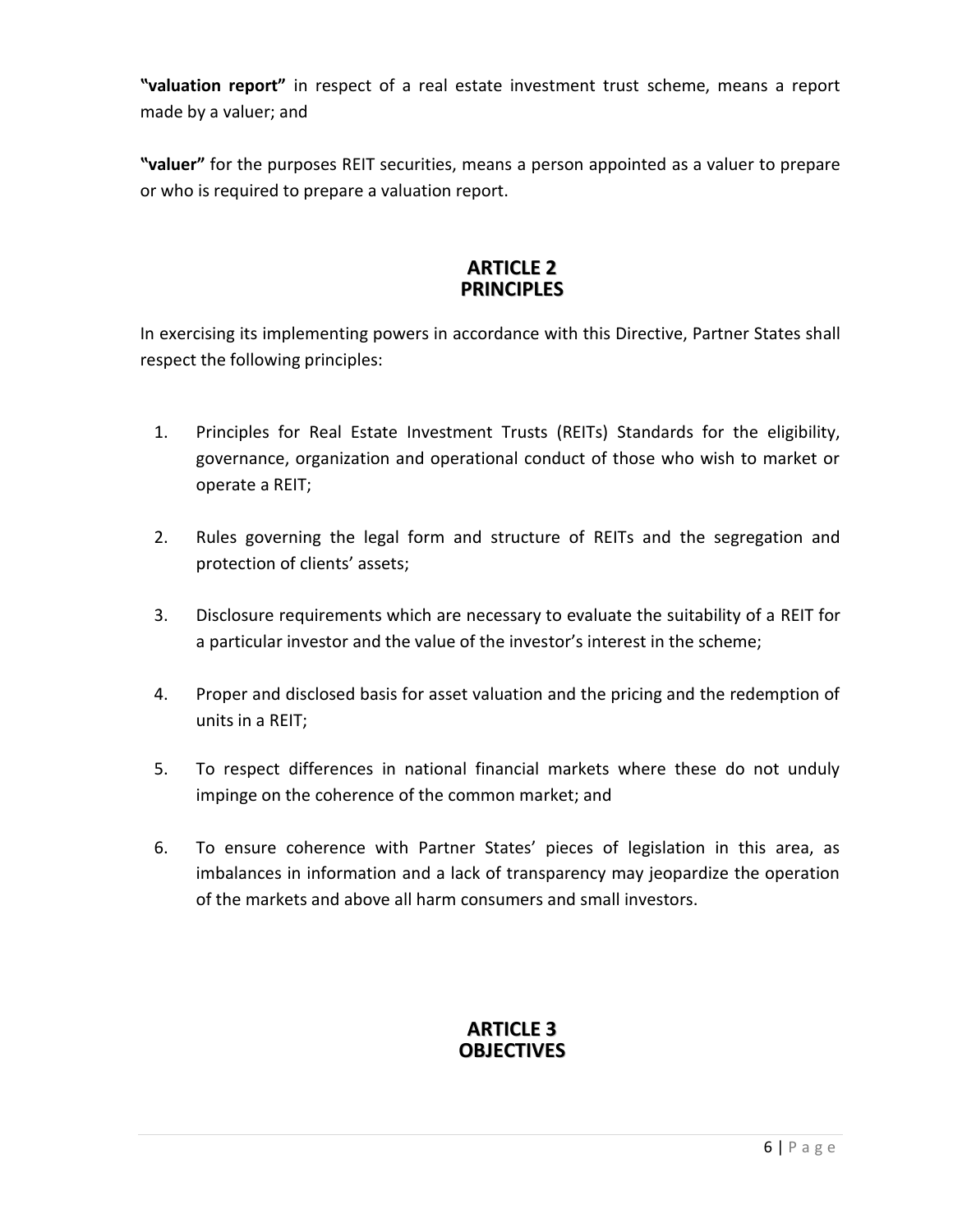To harmonize the standards for the eligibility, governance, organization and operational conduct of those who wish to market or operate a REIT in the securities markets of EAC Partner States with a view to;

- (a) protecting investors,
- (b) ensuring fair, efficient and transparent markets,
- (c) reducing systemic risks,
- (d) allowing for cross border operation and marketing of REITs using a single set of disclosure standards/requirements, and
- (e) allow for multiple/simultaneous listings.

## **ARTICLE 4 SCOPE**

This Directive shall apply to REITs that are established, operated, promoted or marketed in more than one EAC Partner State.

# **ARTICLE 5 APPLICATION FOR RECOGNITION**

- 1. A REIT which is licensed, authorised, approved or registered in any EAC Partner State shall be eligible for recognition in another Partner State.
- 2. An application for recognition of a REIT licensed, authorized, approved or registered in another Partner State shall be made to the competent authority and shall contain the information specified in the Schedule.
- 3. The application shall be accompanied by the following
	- (a) the scheme's formation documents;
	- (b) the scheme particulars;
	- (c) management services agreement with the REIT manager;
	- (d) agreements with any property manager or project manager certifier;
	- (e) certified copies of valuation reports of properties vested in or acquired by the REIT;
	- (f) a legal opinion on title of real estate and other assets acquired by the trust;
	- (g) the REIT manager's latest audited report;
	- (h) the trustee's latest audited report;
	- (i) An application fee of US\$3000.00; and
	- (j) The Competent Authority may require the applicant to furnish additional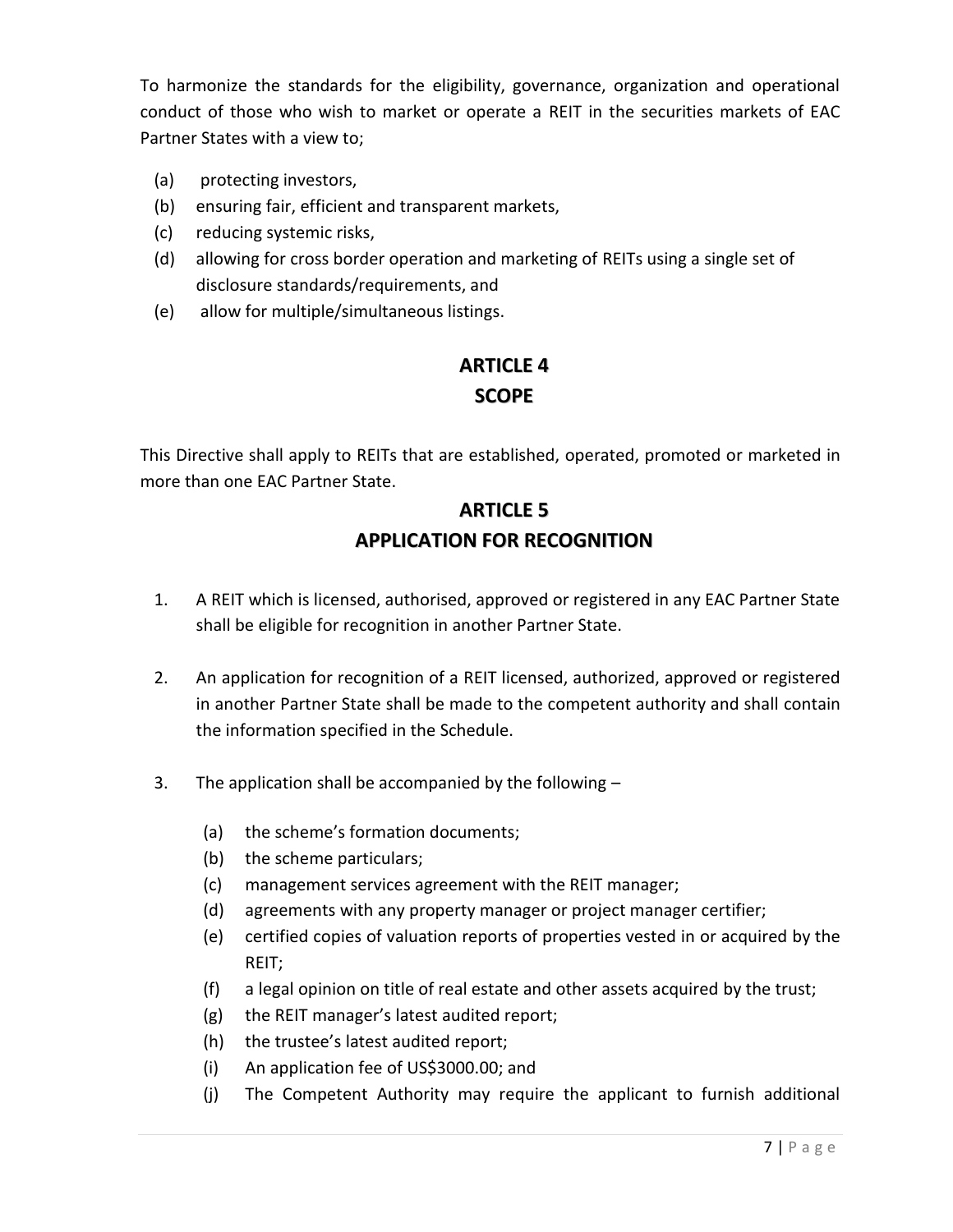# **ARTICLE 6 APPROVAL OF APPLICATION**

- 1. The Competent Authority in the host country may, on an application made in accordance with this Directive make an order declaring the scheme to be a recognized REIT.
- 2. The relevant Competent Authority in the host country shall inform the applicant of its decision on the application that is duly made not later than one (1) month after the date on which the application was received.
- 3. The relevant Competent Authority
	- (a) shall not reject an application without first giving the applicant an opportunity of being heard; and
	- (b) shall, if it rejects the application, notify the applicant in writing of the refusal and the reasons for the refusal.

### **ARTICLE 7**

#### **APPROVAL OF LISTING**

In considering an application for listing of a recognized REIT, the relevant Competent Authority shall –

- (a) consider whether the REIT meets the listing requirements in the jurisdiction of original listing; and
- (b) apply the Council Directive on Regional Listing so far as it is applicable to REITs.

## **ARTICLE 8 CORPORATE GOVERNANCE**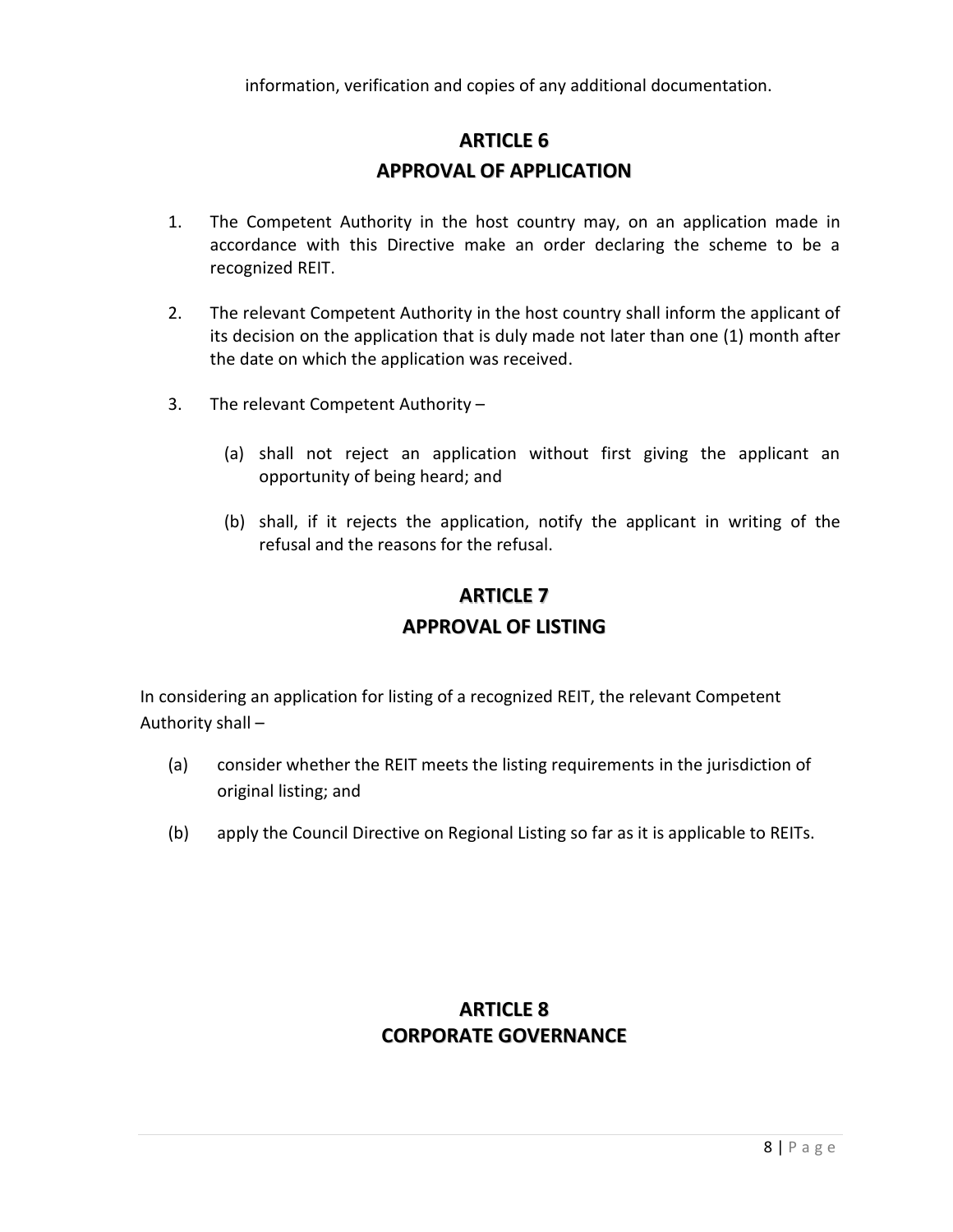The EAC REITS shall adopt the Corporate Governance practices provided in the EAC Directive on Corporate Governance for Market Intermediaries, to the extent applicable to REITs.

## **ARTICLE 8 SANCTIONS**

Partner States should lay down a system of sanctions for breaches of the national provisions adopted pursuant to this Directive and shall take all the measures necessary to ensure that these sanctions are applied. The sanctions thus provided for shall be effective, proportional and dissuasive.

## **ARTICLE 9 RIGHT OF APPEAL**

Decisions taken pursuant to laws, regulations and administrative provisions issued in accordance with this Directive shall be subject to the right of appeal to the relevant court.

# **ARTICLE 9 AMENDMENTS**

- 1. This Directive may be amended by the Council of Ministers.
- 2. Any proposals for amendment shall be submitted in writing by the Partner States to the Secretary General of the East African Community.

## **ARTICLE 10 IMPLEMENTATON**

- 1. Partner States shall bring into force the laws, regulations and administrative provisions necessary to comply with this Directive not later than one year from the date of the Council of Ministers' issuance of the Directive.
- 2. The Partner States shall inform the Council of Ministers of the implementation of sub-article 1.
- 3. When Partner States adopt those measures they shall contain a reference to this Directive or shall be accompanied by such a reference on the occasion of their official publication and shall be laid down by Partner States.

# **ARTICLE 11 ENTRY INTO FORCE**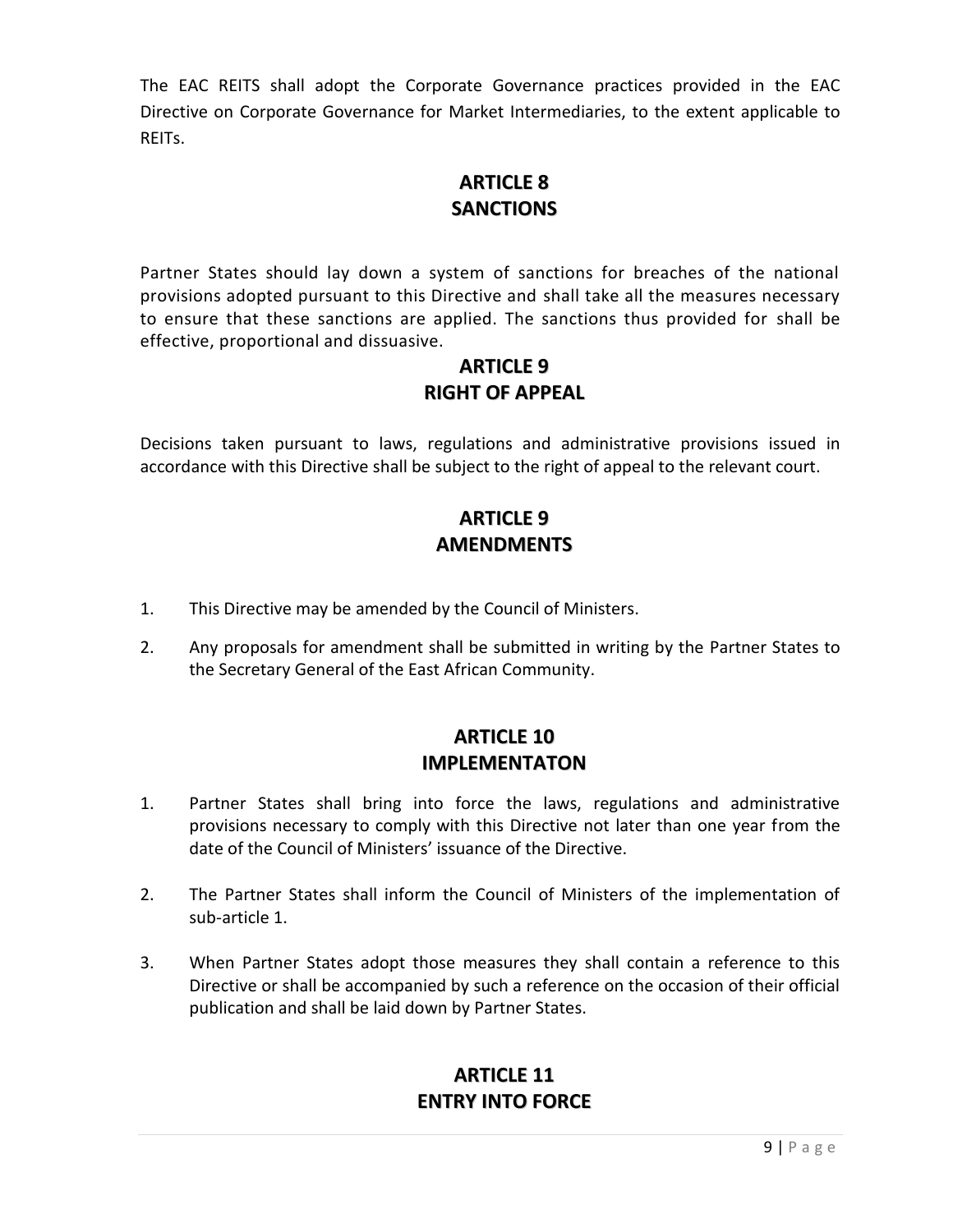This Directive shall enter into force upon issuance by the Council of Ministers.

## **ARTICLE 12 ADDRESSEES**

*This Directive is addressed to the Partner States.*

*Done in Arusha, Tanzania …..*

## **SCHEDULE**

1. **General Details of the REIT Scheme**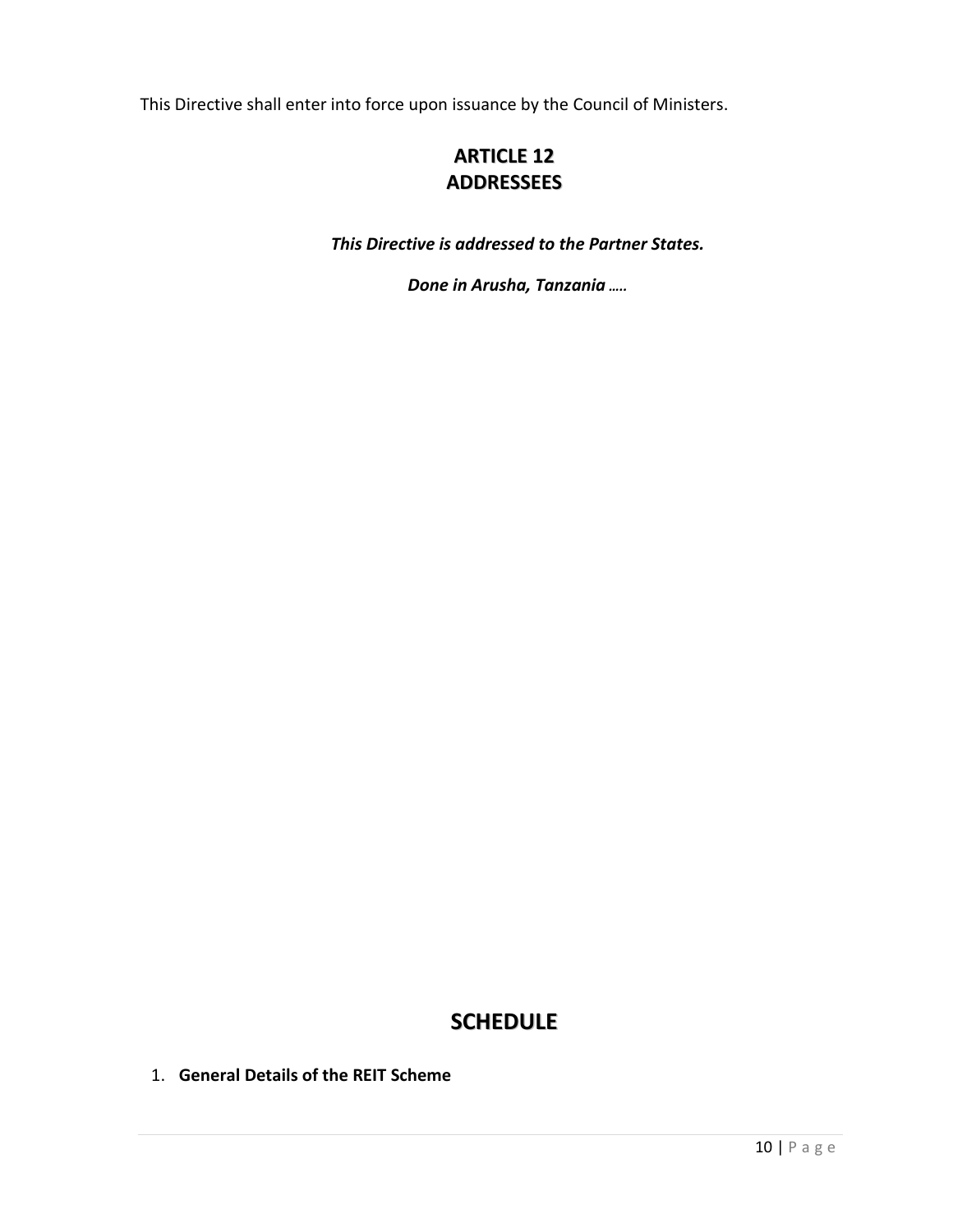- i. Name of the REIT.
- ii. Details of properties under the REIT.
- iii. Structure of the REIT.
- iv. Applicable Act or law and the date and country of establishment/incorporation.
- v. Quotation on any securities exchange and authorization granted by other regulatory bodies.
- vi. Letters of no objection from the Competent Authority.
- vii. Launch: date and place.
- viii.Valuation of assets: annually/bi-annually/other.
- ix. Scheme Investment Policy.
- x. Most recent annual audited financial report.

#### 2. **For each REIT scheme**

- i. Fee structure
	- (a) Level of all charges payable by participant; and
	- (b) Level/basis of calculation of all charges payable to the REIT scheme.
- ii. Investment objective and borrowing powers; and
- iii. Currency of denomination.
- iv. Minimum initial subscription and the minimum subsequent holding.

#### 3. **Details of the parties to the REIT scheme**

- (i) The REIT manager/Management Company/Real Estate Investment Company
	- (a) Name
	- (b) Registered/business address in the country of origin and the Partner State where recognition is sought.
	- (c) Name of the ultimate holding company.
	- (d) Person(s) for contact with the relevant Competent Authority.
- (ii) In the case of an investment company, the resumes of the directors of the REIT scheme and person(s) for contact.
- (iii) The trustee
	- (a) Name